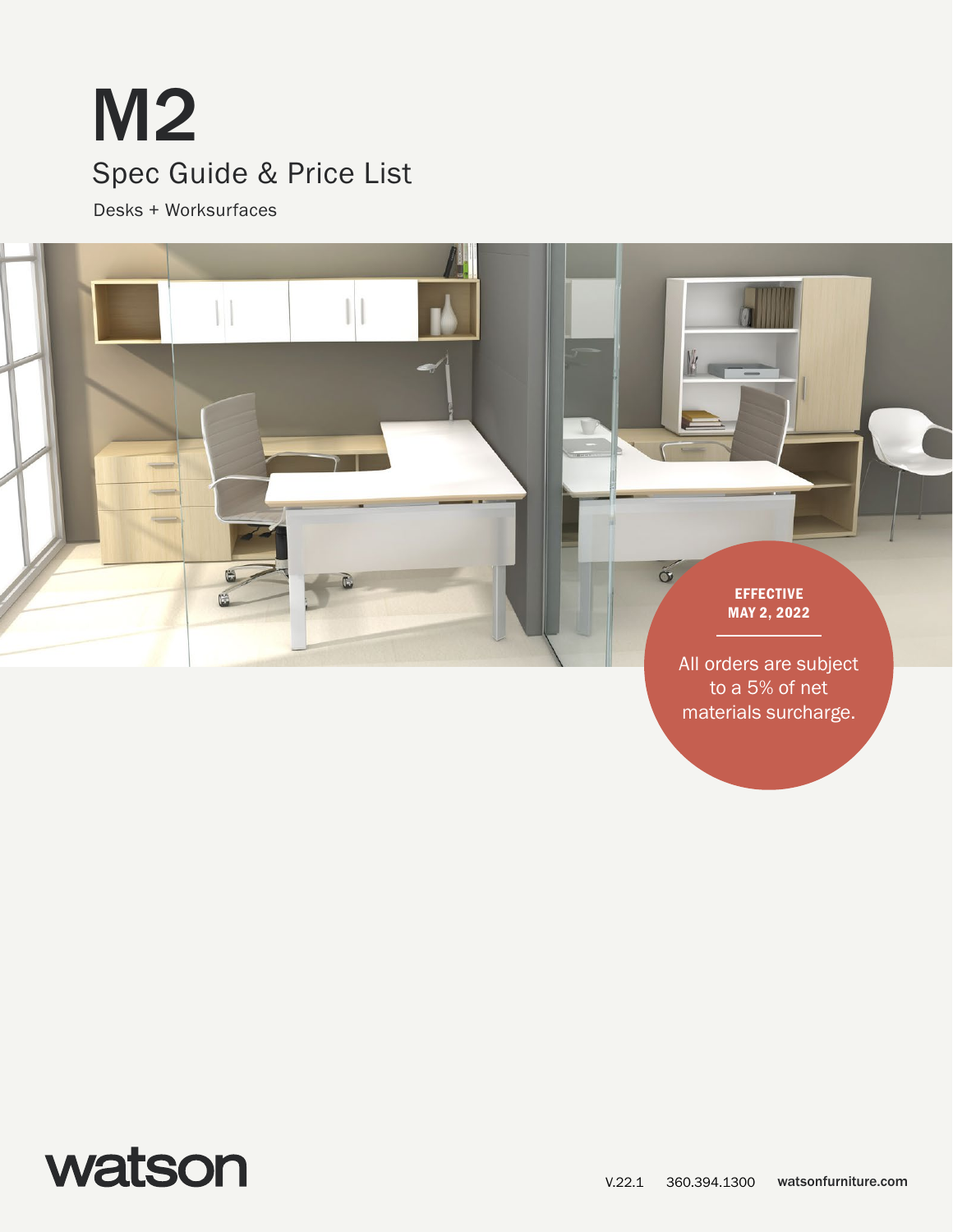### M2 SPEC GUIDE

| Statement of Line3   |  |
|----------------------|--|
|                      |  |
| <b>Finish Guide7</b> |  |

### M2 PRICE LIST

| Worksurfaces12    |  |
|-------------------|--|
| Zo + M2 Support15 |  |

*Prices effective June 2022*

*For payment, shipping, and warranty information, please see our [Terms & Conditions.](https://www.watsonfurniture.com/terms)*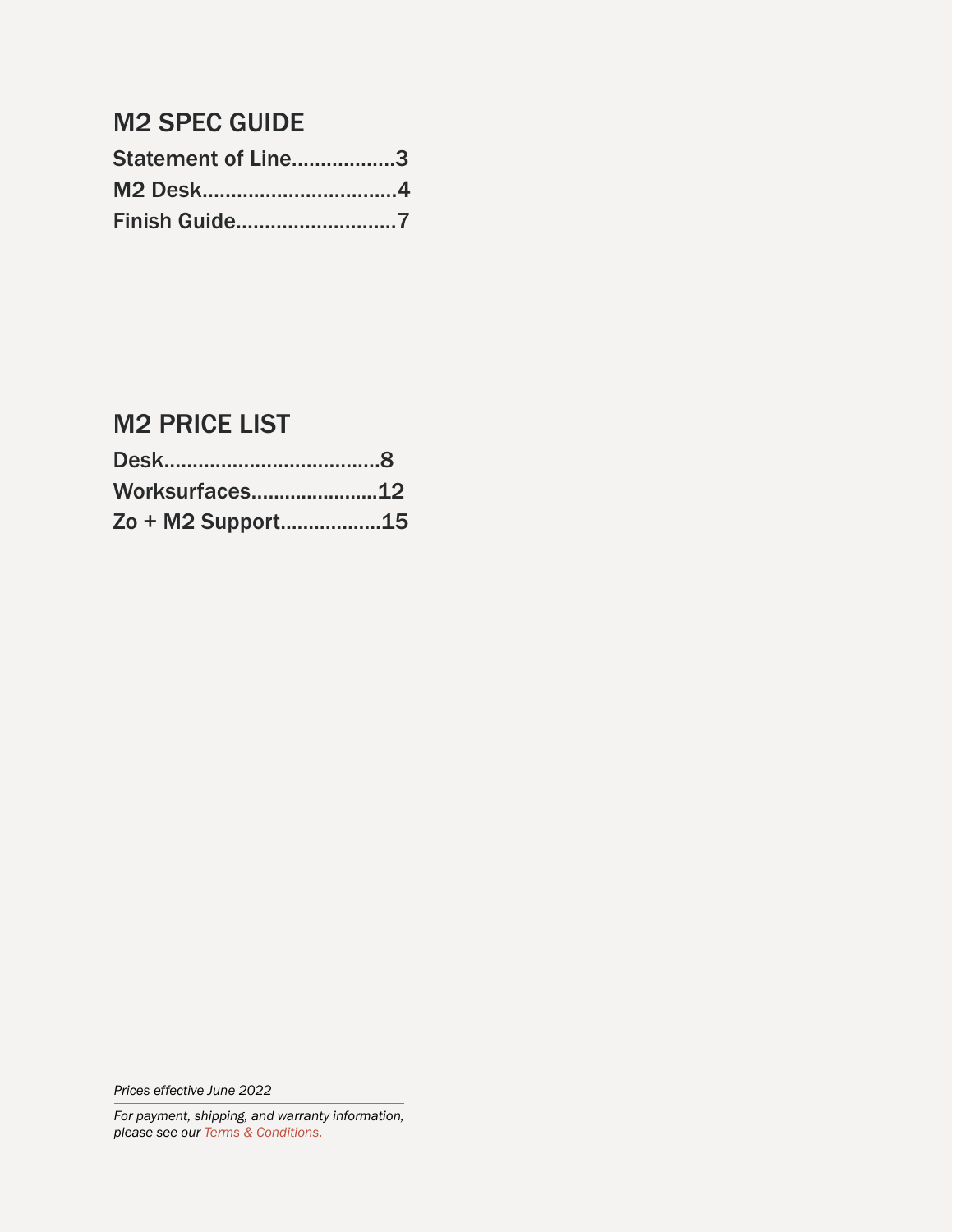#### <span id="page-2-0"></span>M2 Statement of Line

#### Desks

D: 24, 30, 36 W: 30 - 72 H: 29.5 *Rectangle*



D: 48, 60 W: 48, 60 H: 29.5

*Square*



D: 48, 54 W: 54, 60, 66, 72 H: 29.5 *Extended Corner*



D: 42, 48, 54, 60 W: 54, 60, 66, 72

*Extended Primary*

H: 29.5

D: 36, 42, 48, 60

*Round*



D: 42, 48, 54, 60 W: 54, 60, 66, 72

*Extended Conference End*

H: 29.5

D: 30, 36 W: 54, 60, 66, 72 H: 29.5 *Wedge*



D: 60, 66, 72 W: 60, 66, 72

*Verve*



**D**: 30

*Angle*

H: 29.5 *Single Leg*



**Worksurfaces** 

D: 24, 30, 36 W: 30 - 72 *Rectangle*

D: 30, 36 W: 54, 60, 66, 72 *Wedge*

D: 30 W: 90 *Angle*



D: 48, 54 W: 54, 60, 66, 72 *Extended Corner*



D: 42, 48, 54, 60 W: 54, 60, 66, 72 *Extended Primary*





D: 60, 66, 72 W: 60, 66, 72 *Verve*

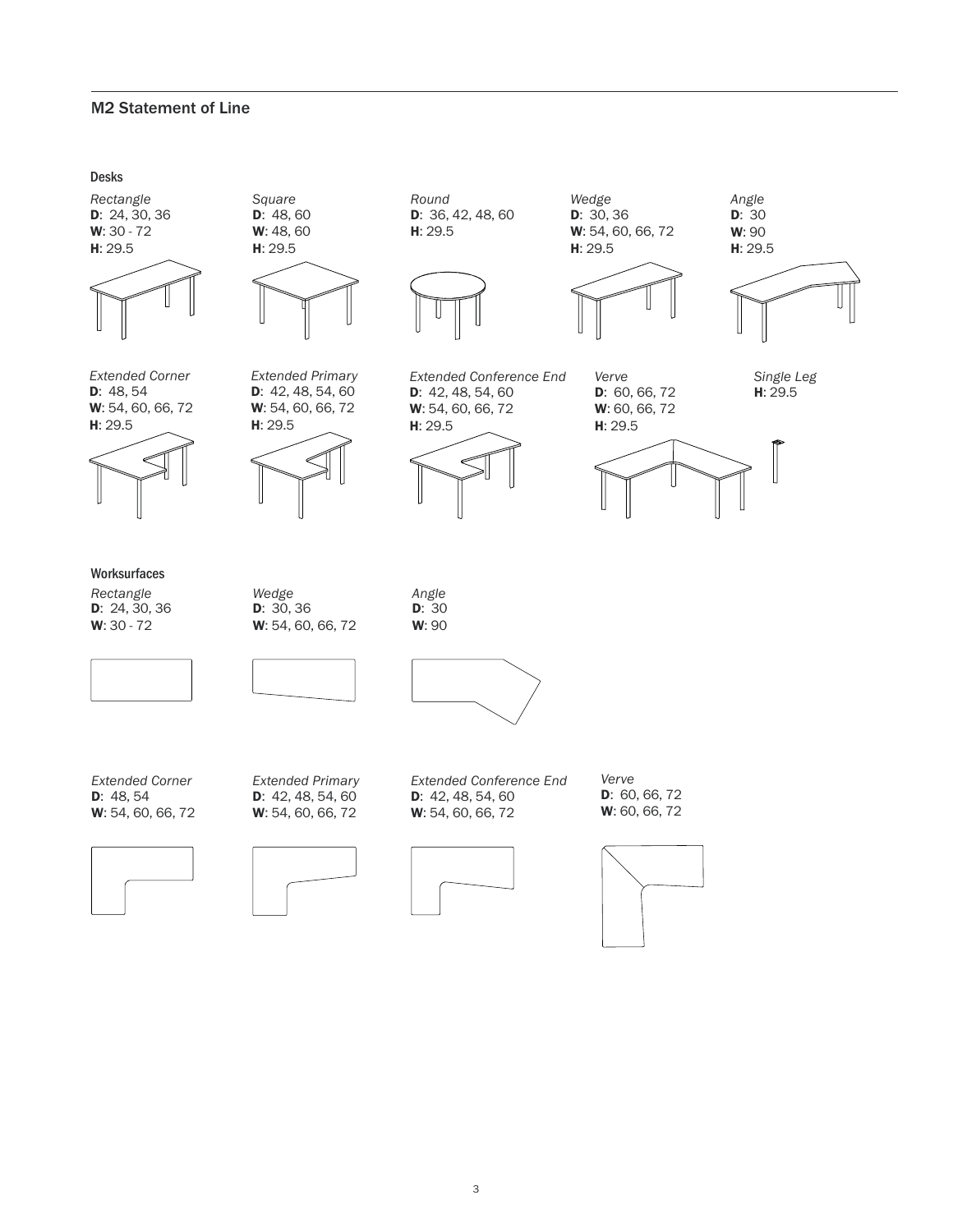## <span id="page-3-0"></span>Can be supported by Zo or Miro storage options Edge Options M2 Desk 90 90 Trim Knife Knife Trim 90 Ply Knife Ply All Watson laminate and Forbo finishes available

#### Desktop Size Logic



D: 24, 30, 36 W: 30 - 72 *Rectangle*



D: 30, 36 W: 54, 60, 66, 72 *Wedge*



D: 48, 54 W: 54, 60, 66, 72 *Extended Corner*



D: 30 W: 90 *Angle*



D: 42, 48, 54, 60 W: 54, 60, 66, 72 *Extended Primary*



D: 60, 66, 72 W: 60, 66, 72 *Verve*



D: 42, 48, 54, 60 W: 54, 60, 66, 72 *Extended Conference End*



D: 48, 60 W: 48, 60 *Square*



D: 36, 42, 48, 60 *Round*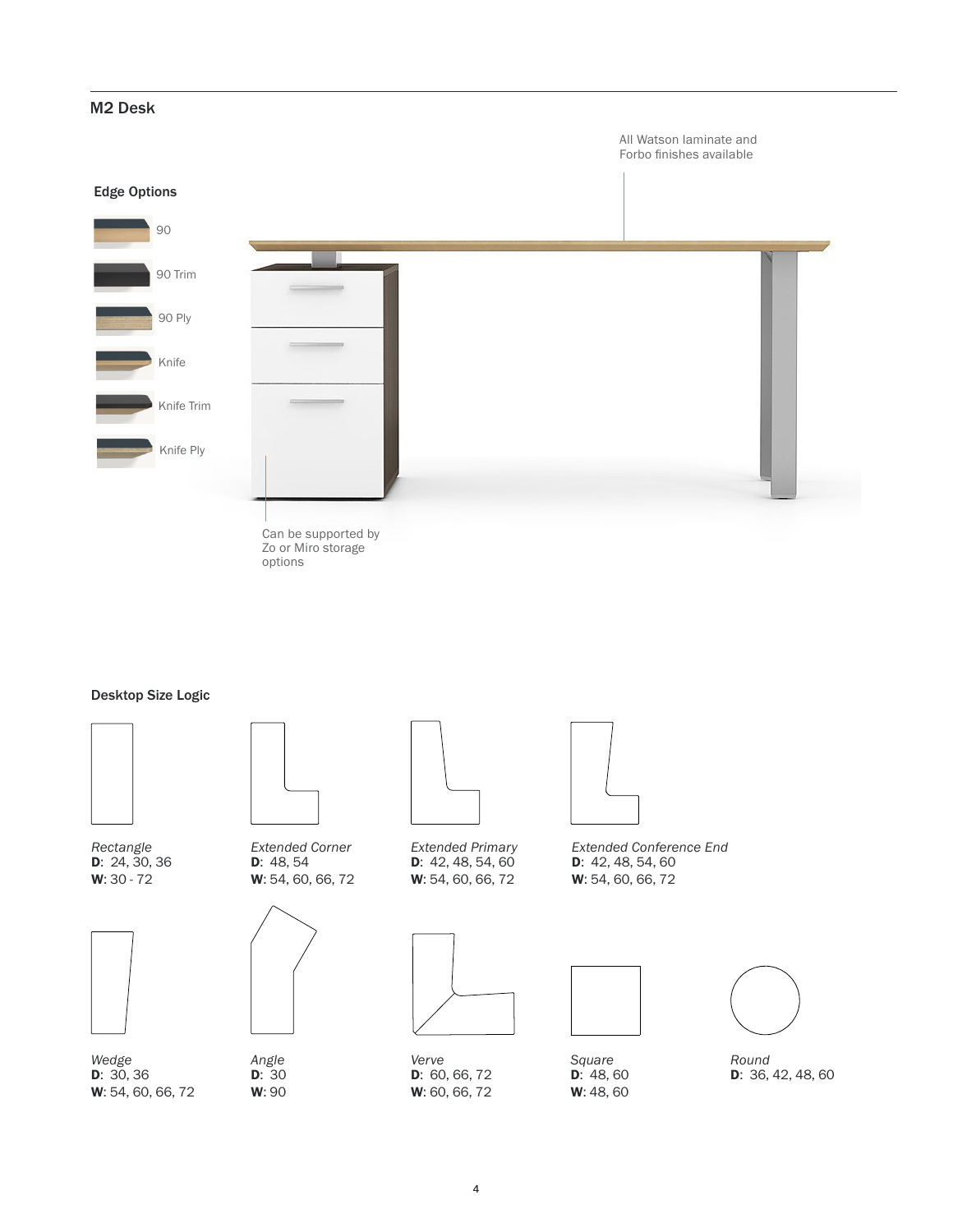#### Miro Grommet Location

All grommets are black plastic with cover and sized at 2½" in diameter. For alternate grommet locations order DAGR grommets separately and field drill or contact the factory.

#### *One Grommet*

- 30" 60" Rectangle/ Wedge Desk
- Angle Desk
- Square and Round Tables

#### *Two Grommets*

- 66"+ Rectangle/Wedge Desk<br>• Corners
- Corners
- Verve



#### Grain Direction

The grain direction runs horizontally along the length of worksurfaces. On Extended Primary and Extended Corner shapes, the grain runs horizontally in the direction of the two longer ends.

Verve tables are comprised of two separate wings joined together diagonally at a 45° angle. The grain runs horizontally along the length of each wing; the Verve shape is not grain matched at the seam where the two wings adjoin.







*grain matched.*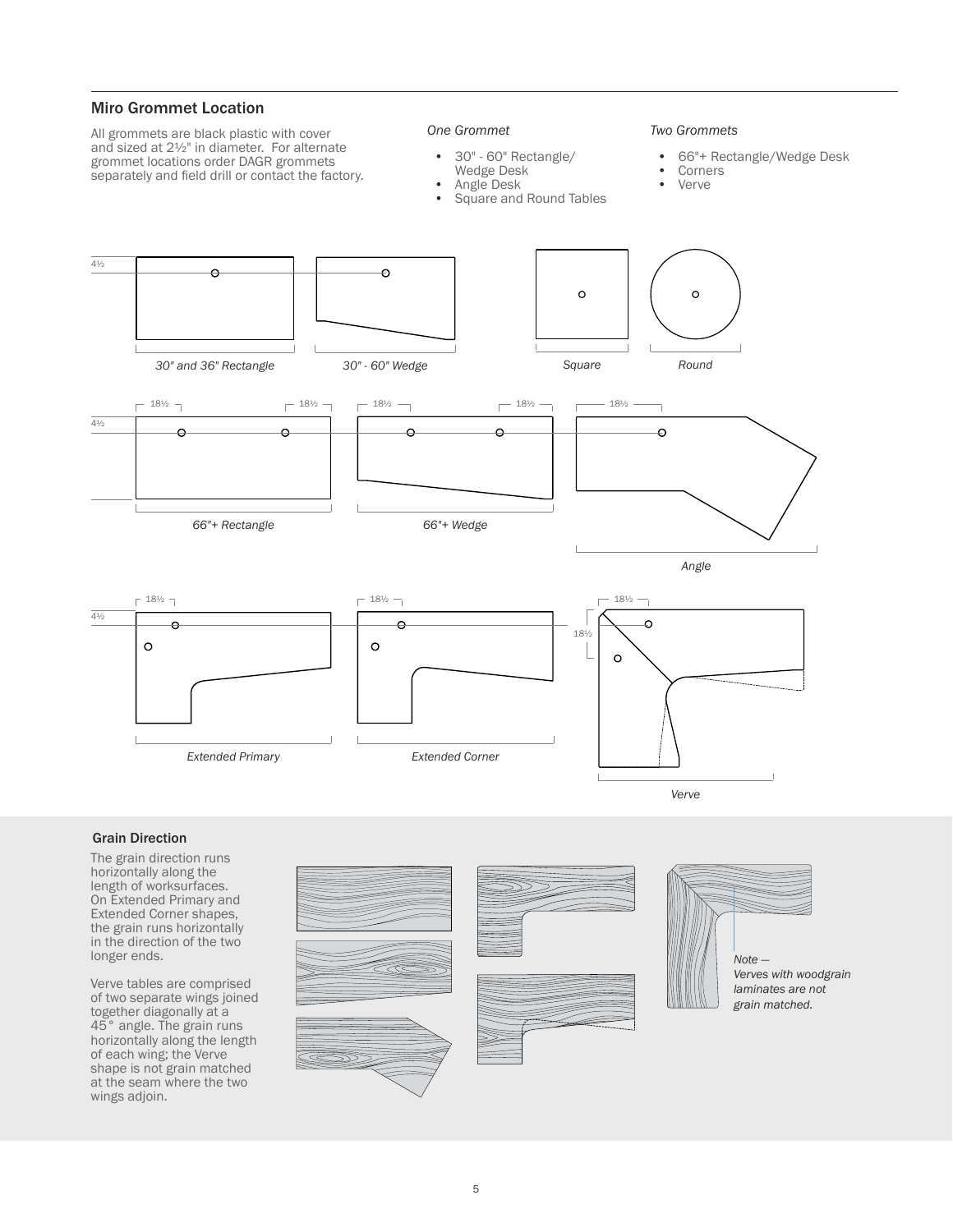#### Surface Support









Legs

Denza Riser





Side storage units eliminate the need for overheads by stretching conventional peds vertically adjacent to the work table.





20, 24, 30D





26H Zo Denza

#### *Perpendicular Support*

The Zo Denza is available in 3 heights and 9 widths offering a smart array of choices in drawer, door, open and non-handed components.



#### *Storage + Leg Support*

Super compact configurations are even more efficient with support legs and storage supported worksurfaces.

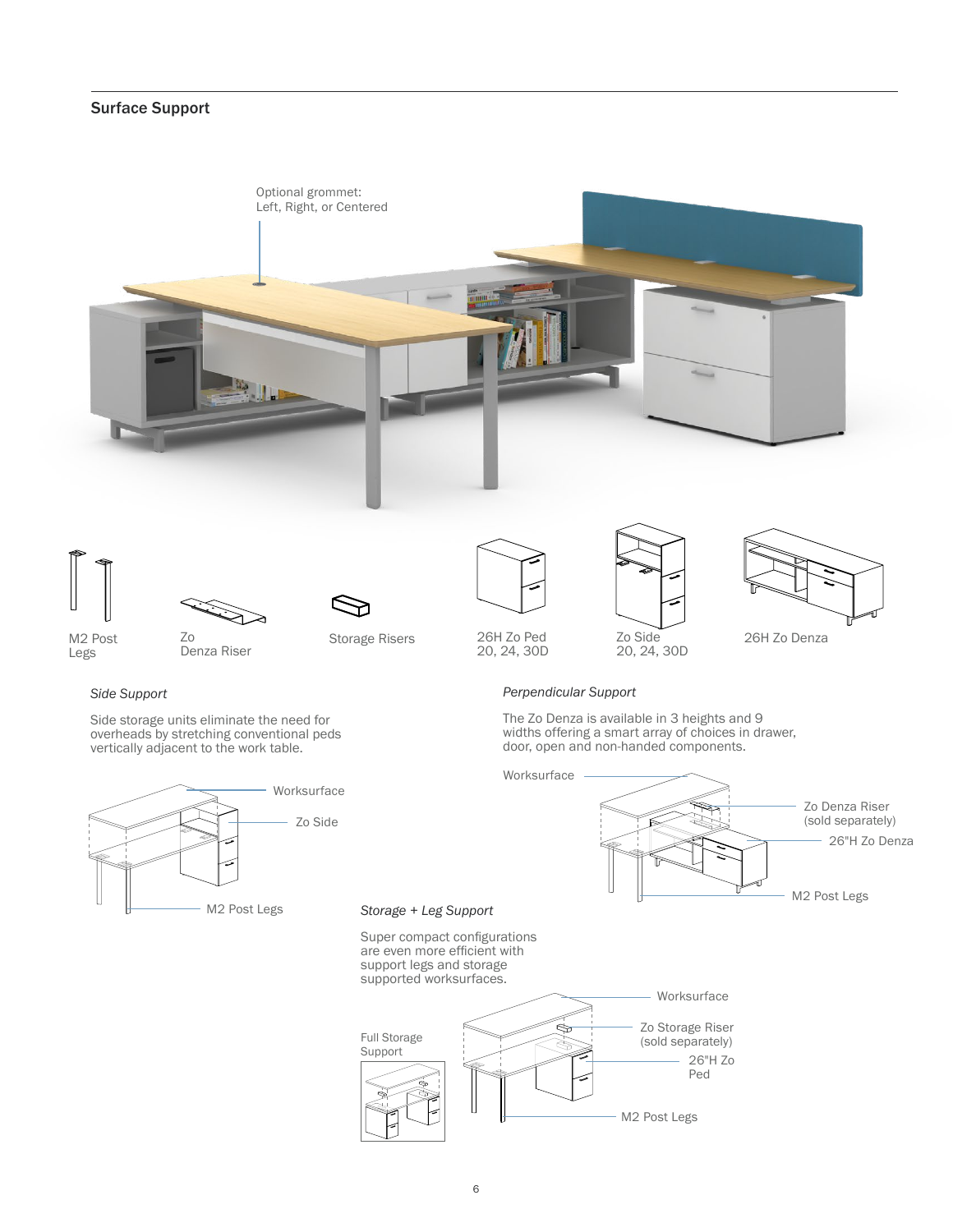#### <span id="page-6-0"></span>Finish Guide



| <b>Surface Laminate</b>           |            |
|-----------------------------------|------------|
| <b>Alabaster</b>                  | AB         |
| <b>Frosty White</b>               | FJ         |
| <b>Markerboard</b>                | <b>WM</b>  |
| <b>Fashion Grev</b>               | <b>FO</b>  |
| <b>Black</b>                      | BK         |
| Woodgrain<br><b>White Cypress</b> | <b>WCS</b> |
| <b>Fawn Cypress</b>               | <b>FCZ</b> |
| <b>Asian Sand</b>                 | <b>JS</b>  |
| <b>Phantom Pearl</b>              | <b>PPE</b> |
| <b>Phantom Ecru</b>               | <b>PEC</b> |
| <b>Grey Elm</b>                   | GEL        |
| <b>Field Elm</b>                  | <b>FLM</b> |
| Loft Oak                          | LOA        |
| <b>Blond Echo</b>                 | EН         |
| <b>Veranda Teak</b>               | <b>VTK</b> |
| Neo Walnut                        | <b>NEW</b> |
| <b>Walnut Heights</b>             | <b>WTH</b> |
| <b>Skyline Walnut</b>             | <b>SKW</b> |
| <b>Studio Teak</b>                | DT         |
| <b>Ebony Recon</b>                | <b>ERE</b> |
| Craft Surface<br><b>Espresso</b>  | <b>ESP</b> |
| <b>Saddle</b>                     | <b>BKR</b> |
|                                   |            |

#### Forbo Linoleum

| Forbo Ash FAS                |  |
|------------------------------|--|
| <b>Forbo Pebble FPE</b>      |  |
| <b>Forbo Mushroom FMU</b>    |  |
| <b>Forbo Olive FOL</b>       |  |
| <b>Forbo Pewter FPW</b>      |  |
| <b>Forbo Noir FNE</b>        |  |
| <b>Forbo Smokey Blue FSB</b> |  |

#### Fenix Laminate

| <b>Bianco Kos MWH</b> |  |
|-----------------------|--|
| Castoro Ottawa MBR    |  |
| Nero Ingo MBK         |  |

| Storage Laminate          |                      |            | E     |
|---------------------------|----------------------|------------|-------|
|                           | <b>Alabaster</b>     | AB         | Stain |
| <b>Frosty White</b>       |                      | FJ         |       |
| <b>Fashion Grey</b>       |                      | <b>FO</b>  | Trim  |
|                           | Satin Gray GY        |            |       |
|                           | Slate SG             |            |       |
|                           | Charcoal             | - сн       |       |
|                           | Black                | BK         |       |
| odgrain                   | <b>Field Elm FLM</b> |            |       |
| <b>Phantom Ecru</b>       |                      | <b>PEC</b> |       |
| <b>Blond Echo</b>         |                      | EH         |       |
| Fawn Cypress FCZ          |                      |            |       |
| Studio Teak               |                      | DT         |       |
| <b>Walnut Heights WTH</b> |                      |            |       |
| Edge Profile              |                      |            |       |
| 90                        | 90                   | U          |       |
|                           | 90 Trim Q            |            |       |
|                           | 90 Ply*              | v          | F     |
| Knife                     | Knife                | K          |       |
|                           | <b>Knife Trim</b>    | J          |       |

Knife Ply\* W

Woodgrain

\*90 Ply & Knife Ply +\$350 list per surface

#### \*Fenix NTM Laminate An extremely matte laminate

with anti-fingerprinting and anti-bacterial properties. Upcharges by surface size: Under 30x72 +\$440 list ea. Over 30x72 +\$880 list ea.

#### \*Forbo Linoleum

A super green material with a leather-like texture and a matte finish. Upcharge: +\$220 list ea.

| <b>Edge Color</b> |                     |            |  |  |
|-------------------|---------------------|------------|--|--|
| in                | Charcoal            | CН         |  |  |
|                   | Natural             | <b>ZE</b>  |  |  |
| ń                 | Alabaster           | AB         |  |  |
|                   | <b>Frosty White</b> | FJ         |  |  |
|                   | <b>Fashion Grey</b> | FQ         |  |  |
|                   | <b>Satin Gray</b>   | GY         |  |  |
|                   | <b>Slate</b>        | SG         |  |  |
|                   | <b>Charcoal</b>     | CН         |  |  |
|                   | <b>Black</b>        | BK         |  |  |
|                   | <b>Field Elm</b>    | <b>FLM</b> |  |  |
|                   | <b>Phantom Ecru</b> | <b>PEC</b> |  |  |
|                   | <b>Blond Echo</b>   | EН         |  |  |
|                   | <b>Fawn Cypress</b> | <b>FCZ</b> |  |  |
|                   | <b>Studio Teak</b>  | DT         |  |  |
|                   | Walnut Heights      | <b>WTH</b> |  |  |
|                   | Natural             | <b>ZE</b>  |  |  |

| Powdercoat            |            |
|-----------------------|------------|
| <b>Alabaster</b>      | AВ         |
| <b>Frosty White</b>   | FJ         |
| <b>Markerboard</b>    | <b>WM</b>  |
| <b>Fashion Grev</b>   | <b>FO</b>  |
| <b>Silver</b>         | <b>WA</b>  |
| <b>Satin Gray</b>     | GY         |
| Slate                 | SG         |
| <b>Charcoal</b>       | CН         |
| <b>Black</b>          | BK         |
| Aqua                  | AQU        |
| <b>Burnt Orange</b>   | <b>REO</b> |
| <b>Mustard Seed</b>   | LEY        |
| <b>Emerald Green</b>  | <b>PIG</b> |
| <b>Sage Green</b>     | PAG        |
| <b>Blue Steel</b>     | <b>BLG</b> |
| Stone                 | <b>STG</b> |
| <b>Bark</b>           | <b>BRK</b> |
| <b>Blush</b>          | <b>BLU</b> |
| Crema                 | <b>CRE</b> |
| <b>Sapphire</b><br>ò. | <b>SAP</b> |
| <b>Ruby RBY</b>       |            |
| Clearcoat*            | ZE         |

| Synergy 66* | <b>Affix</b>         | <b>AFI</b>   | Anchorage<br>Angora          | <b>9A</b>      |
|-------------|----------------------|--------------|------------------------------|----------------|
|             | Alike                | <b>ALK</b>   | <b>Asteroid</b>              | 6D             |
|             | <b>Append</b>        | <b>APP</b>   | <b>Birch</b>                 | 9H             |
|             | Chemistry            | <b>CHE</b>   | Cumin                        | 9U             |
|             | Group                | <b>GRO</b>   | <b>Fossil</b>                | 6X             |
|             | <b>Kinship</b>       | <b>KIN</b>   | Geranium                     | R <sub>2</sub> |
|             | Loop                 | <b>LOO</b>   | Goose                        | 9E             |
|             | <b>Mutual</b>        | <b>MUT</b>   | Graphite                     | 9R             |
|             | Pact                 | <b>PAC</b>   | <b>Green Aple</b>            | 1 <sub>G</sub> |
|             | <b>Serendipity</b>   | <b>SER</b>   | Henna                        | 6H             |
|             | <b>Summon</b>        | <b>SUM</b>   | <b>Pumpkin</b>               | 99             |
|             | Work                 | <b>WOR</b>   | <b>Straw</b>                 | <b>9S</b>      |
| Rivet       | <b>Tensile</b>       | <b>TEN</b>   | <b>Sunshine</b>              | S <sub>8</sub> |
|             | <b>Vitreous</b>      | <b>VIT</b>   | Waterfall                    | U8             |
|             | Wire                 | <b>WRE</b>   | Vanilla                      | 6V             |
|             | Forge                | <b>FRG</b>   | Drift<br><b>Alabaster</b>    | 0R             |
|             | <b>Spark</b>         | <b>SPK</b>   | Graphite                     | 01             |
|             | <b>Molten</b>        | <b>MLT</b>   | <b>Mocha</b>                 | 3K             |
|             | Otter                | <b>OTR</b>   | <b>Pebble</b>                | 9P             |
|             | Alloy                | <b>ALY</b>   | <b>Slate</b>                 | 4T             |
|             | <b>Grey Brindle</b>  | <b>GRB</b>   | <b>Storm</b>                 | 3J             |
|             | Galvanize            | <b>GLV</b>   | Sprite<br><b>Sprite Snow</b> | 2W             |
|             | Lagoon               | <b>LGN</b>   | <b>Sprite Linen</b>          | 21             |
|             | Quench               | QUE          | <b>Sprite Khaki</b>          | <b>7K</b>      |
| PET         | Light                | <b>SIA63</b> | <b>Sprite Harvest</b>        | 2V             |
|             | <b>Medium</b>        | <b>HTA23</b> | <b>Sprite Sky</b>            | <b>7Y</b>      |
|             | <b>Dark</b>          | <b>CHA21</b> |                              |                |
| *Synergy 66 |                      |              |                              |                |
|             | +\$220 list upcharge |              |                              |                |

Fabric cont.

Fabric

#### \*Clearcoat Powdercoat Option (Raw Steel)

Preserves the look of exposed welds with visible heat bluing, grinding, natural blemishes and manufacturing tooling marks. An additional upcharge of \$110 list is added to the base price of each component ordered. Items \$110 or less excluded from upcharge.

#### Extended Powdercoat Program

188 of the 213 K7 RAL colors are available as part of Watson's Extended Powdercoat Program.

Please consult with your account manager to ensure your powder selection is available. Some pearls and metallics are not offered. • Upcharge: \$1760 list perorder, per color

- 
- Leadtime: Contact the Factory for Lead Time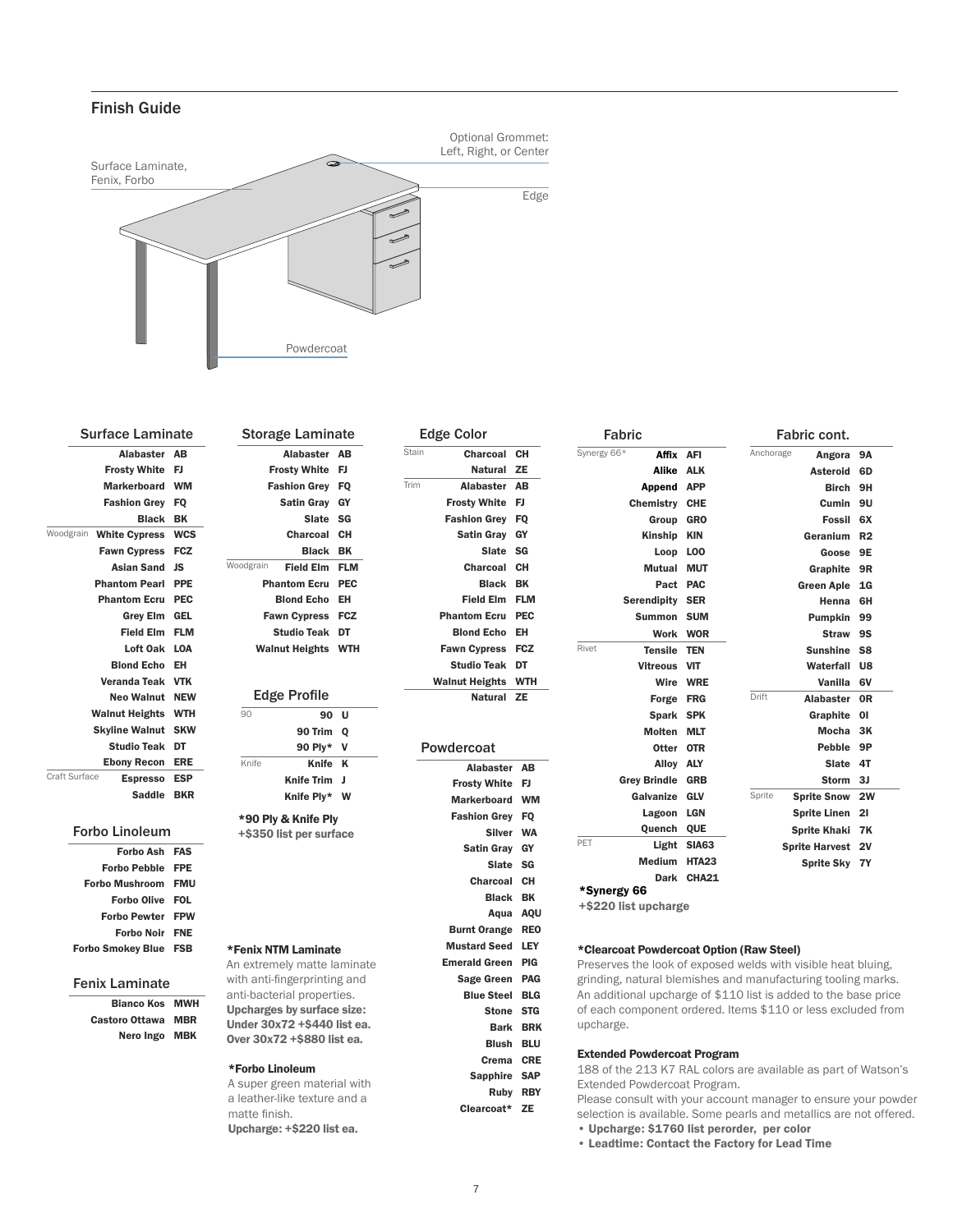<span id="page-7-0"></span>*Rectangle*



| D  | w  | <b>MODEL NUMBER</b> | <b>PRICE</b> |
|----|----|---------------------|--------------|
| 24 | 30 | <b>M2DXRE2430</b>   | 1320         |
| 24 | 36 | <b>M2DXRE2436</b>   | 1330         |
| 24 | 42 | <b>M2DXRE2442</b>   | 1370         |
| 24 | 48 | <b>M2DXRE2448</b>   | 1380         |
| 24 | 54 | <b>M2DXRE2454</b>   | 1740         |
| 24 | 60 | <b>M2DXRE2460</b>   | 1740         |
| 24 | 66 | <b>M2DXRE2466</b>   | 1750         |
| 24 | 72 | <b>M2DXRE2472</b>   | 1860         |
|    |    |                     |              |

#### Options & Upcharges

Edge Profiles: 90 / 90 Trim / 90 Ply +\$350 / Knife / Knife Trim / Knife Ply +\$350

#### Notes

• Desk depth and width are net sized, and are an inch less in actual dimension

| D  | W  | <b>MODEL NUMBER</b> | <b>PRICE</b> | D  | W  | <b>MODEL NUMBER</b> | <b>PRICE</b> |
|----|----|---------------------|--------------|----|----|---------------------|--------------|
| 24 | 30 | <b>M2DXRE2430</b>   | 1320         | 30 | 30 | <b>M2DXRE3030</b>   | 1320         |
| 24 | 36 | <b>M2DXRE2436</b>   | 1330         | 30 | 36 | <b>M2DXRE3036</b>   | 1330         |
| 24 | 42 | <b>M2DXRE2442</b>   | 1370         | 30 | 42 | <b>M2DXRE3042</b>   | 1370         |
| 24 | 48 | <b>M2DXRE2448</b>   | 1380         | 30 | 48 | <b>M2DXRE3048</b>   | 1380         |
| 24 | 54 | <b>M2DXRE2454</b>   | 1740         | 30 | 54 | <b>M2DXRE3054</b>   | 1740         |
| 24 | 60 | <b>M2DXRE2460</b>   | 1740         | 30 | 60 | <b>M2DXRE3060</b>   | 1740         |
| 24 | 66 | <b>M2DXRE2466</b>   | 1750         | 30 | 66 | <b>M2DXRE3066</b>   | 1750         |
| 24 | 72 | <b>M2DXRE2472</b>   | 1860         | 30 | 72 | <b>M2DXRE3072</b>   | 1860         |
|    |    |                     |              |    |    |                     |              |
|    |    |                     |              | 36 | 36 | <b>M2DXRE3636</b>   | 1500         |
|    |    |                     |              | 36 | 42 | <b>M2DXRE3642</b>   | 1610         |
|    |    |                     |              | 36 | 48 | <b>M2DXRE3648</b>   | 1630         |
|    |    |                     |              | 36 | 54 | <b>M2DXRE3654</b>   | 2100         |
|    |    |                     |              | 36 | 60 | <b>M2DXRE3660</b>   | 2100         |
|    |    |                     |              | 36 | 66 | <b>M2DXRE3666</b>   | 2120         |
|    |    |                     |              | 36 | 72 | <b>M2DXRE3672</b>   | 2210         |

#### M2 Desk

*Square*



#### Options & Upcharges

Edge Profiles: 90 / 90 Trim / 90 Ply +\$350 / Knife / Knife Trim / Knife Ply +\$350

#### Notes

• Desk depth and width are net sized, and are an inch less in actual dimension

| Ð  | w  | <b>MODEL NUMBER</b> | <b>PRICE</b> |
|----|----|---------------------|--------------|
| 48 | 48 | <b>M2DSOR4848</b>   | 1870         |
| 60 | ഹ  | <b>M2DSOR6060</b>   | 2240         |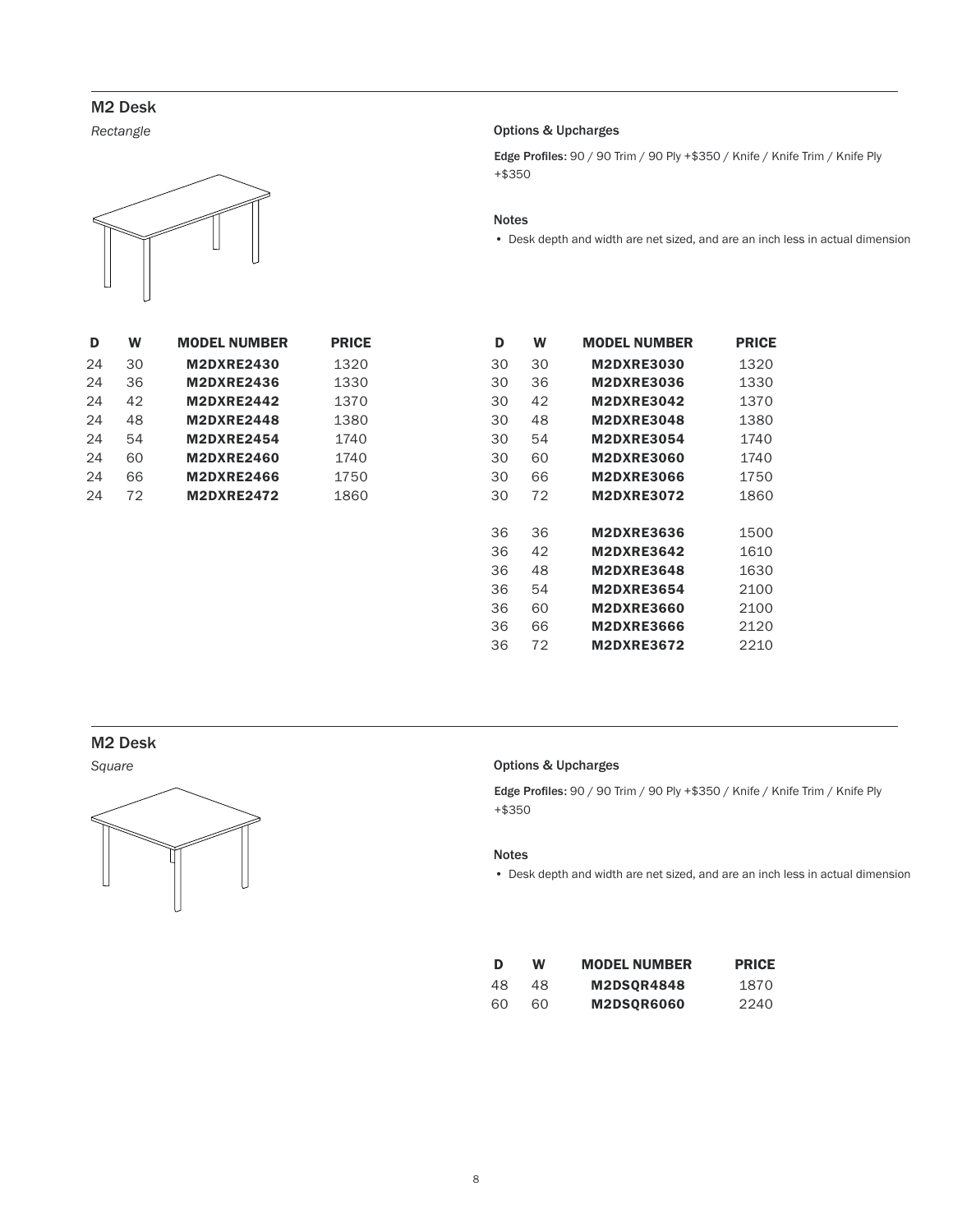*Round*



#### Options & Upcharges

Edge Profiles: 90 / 90 Trim / 90 Ply +\$350 / Knife / Knife Trim / Knife Ply +\$350

#### Notes

• Surface depth and width are net sized, and are an inch less in actual dimension

| W  | <b>MODEL NUMBER</b> | <b>PRICE</b> |
|----|---------------------|--------------|
| 36 | M2DXR03636          | 1290         |
| 42 | <b>M2DXR04242</b>   | 1550         |
| 48 | <b>M2DXR04848</b>   | 1870         |
| 60 | <b>M2DXR06060</b>   | 2240         |

#### M2 Desk

*Wedge*



#### Options & Upcharges

Edge Profiles: 90 / 90 Trim / 90 Ply +\$350 / Knife / Knife Trim / Knife Ply +\$350

#### Notes

• Surface depth and width are net sized, and are an inch less in actual dimension

| D  | W  | <b>MODEL NUMBER</b> | <b>PRICE</b> |
|----|----|---------------------|--------------|
| 30 | 54 | <b>M2DWEG3054</b>   | 1740         |
| 30 | 60 | <b>M2DWEG3060</b>   | 1740         |
| 30 | 66 | <b>M2DWEG3066</b>   | 1750         |
| 30 | 72 | <b>M2DWEG3072</b>   | 1860         |
|    |    |                     |              |
| 36 | 54 | <b>M2DWEG3654</b>   | 2100         |
| 36 | 60 | <b>M2DWEG3660</b>   | 2100         |
| 36 | 66 | <b>M2DWEG3666</b>   | 2120         |
| 36 | 72 | <b>M2DWEG3672</b>   | 2210         |

#### M2 Desk

*Angle*



#### Options & Upcharges

Edge Profiles: 90 / 90 Trim / 90 Ply +\$350 / Knife / Knife Trim / Knife Ply +\$350

#### Notes

• Surface depth and width are net sized, and are an inch less in actual dimension

| Ð  | W   | <b>MODEL NUMBER</b> | <b>PRICE</b> |
|----|-----|---------------------|--------------|
| 30 | 90. | <b>M2DANG3090</b>   | 3080         |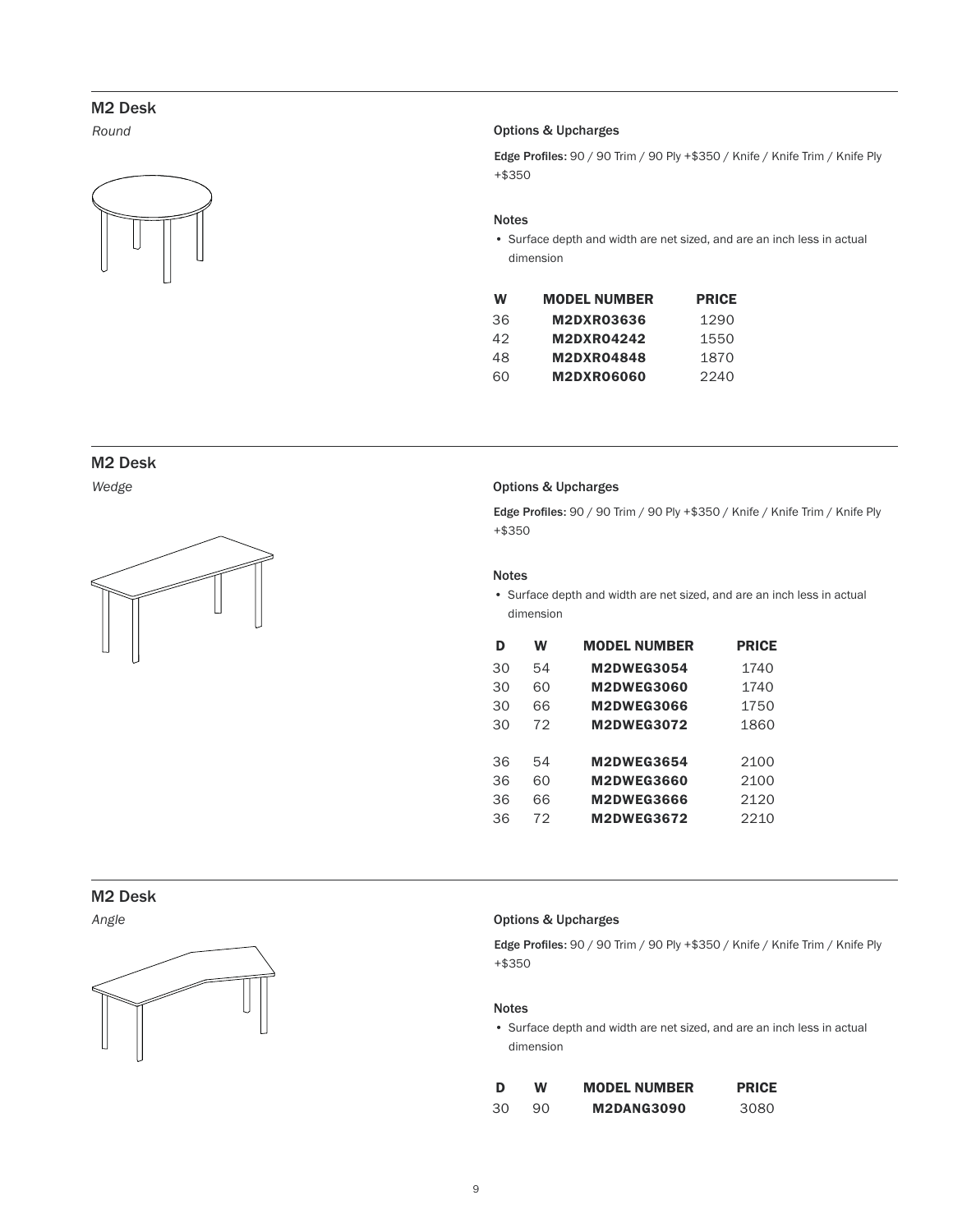*Extended Corner*



#### Options & Upcharges

Edge Profiles: 90 / 90 Trim / 90 Ply +\$350 / Knife / Knife Trim / Knife Ply +\$350

#### Notes

• Surface depth and width are net sized, and are an inch less in actual dimension

| D  | w  | <b>MODEL NUMBER</b> | <b>PRICE</b> |
|----|----|---------------------|--------------|
| 48 | 54 | <b>M2DXCA4854</b>   | 2200         |
| 48 | 60 | <b>M2DXCA4860</b>   | 2210         |
| 48 | 66 | <b>M2DXCA4866</b>   | 2220         |
| 48 | 72 | <b>M2DXCA4872</b>   | 2220         |
|    |    |                     |              |
| 54 | 54 | <b>M2DXCA5454</b>   | 2590         |
| 54 | 60 | <b>M2DXCA5460</b>   | 2590         |
| 54 | 66 | <b>M2DXCA5466</b>   | 2700         |
| 54 | 72 | <b>M2DXCA5472</b>   | 2700         |

#### M2 Desk

*Extended Primary*



| D  | W  | <b>MODEL NUMBER</b> | <b>PRICE</b> |
|----|----|---------------------|--------------|
| 42 | 54 | <b>M2DLPB4254</b>   | 2200         |
| 42 | 60 | <b>M2DLPB4260</b>   | 2210         |
| 42 | 66 | <b>M2DLPB4266</b>   | 2220         |
| 42 | 72 | <b>M2DLPB4272</b>   | 2220         |
| 48 | 54 | <b>M2DLPB4854</b>   | 2200         |
| 48 | 60 | <b>M2DLPB4860</b>   | 2210         |
| 48 | 66 | <b>M2DLPB4866</b>   | 2220         |
| 48 | 72 | <b>M2DLPB4872</b>   | 2220         |

|  |  | <b>Options &amp; Upcharges</b> |
|--|--|--------------------------------|
|--|--|--------------------------------|

Edge Profiles: 90 / 90 Trim / 90 Ply +\$350 / Knife / Knife Trim / Knife Ply +\$350

#### Notes

• Surface depth and width are net sized, and are an inch less in actual dimension

| D  | W  | <b>MODEL NUMBER</b> | <b>PRICE</b> | D  | W  | <b>MODEL NUMBER</b> | <b>PRICE</b> |
|----|----|---------------------|--------------|----|----|---------------------|--------------|
| 42 | 54 | <b>M2DLPB4254</b>   | 2200         | 54 | 54 | <b>M2DLPB5454</b>   | 2590         |
| 42 | 60 | <b>M2DLPB4260</b>   | 2210         | 54 | 60 | <b>M2DLPB5460</b>   | 2590         |
| 42 | 66 | <b>M2DLPB4266</b>   | 2220         | 54 | 66 | <b>M2DLPB5466</b>   | 2700         |
| 42 | 72 | <b>M2DLPB4272</b>   | 2220         | 54 | 72 | <b>M2DLPB5472</b>   | 2700         |
|    |    |                     |              |    |    |                     |              |
| 48 | 54 | <b>M2DLPB4854</b>   | 2200         | 60 | 54 | <b>M2DLPB6054</b>   | 2590         |
| 48 | 60 | <b>M2DLPB4860</b>   | 2210         | 60 | 60 | <b>M2DLPB6060</b>   | 2590         |
| 48 | 66 | <b>M2DLPB4866</b>   | 2220         | 60 | 66 | <b>M2DLPB6066</b>   | 2700         |
| 48 | 72 | <b>M2DLPB4872</b>   | 2220         | 60 | 72 | <b>M2DLPB6072</b>   | 2700         |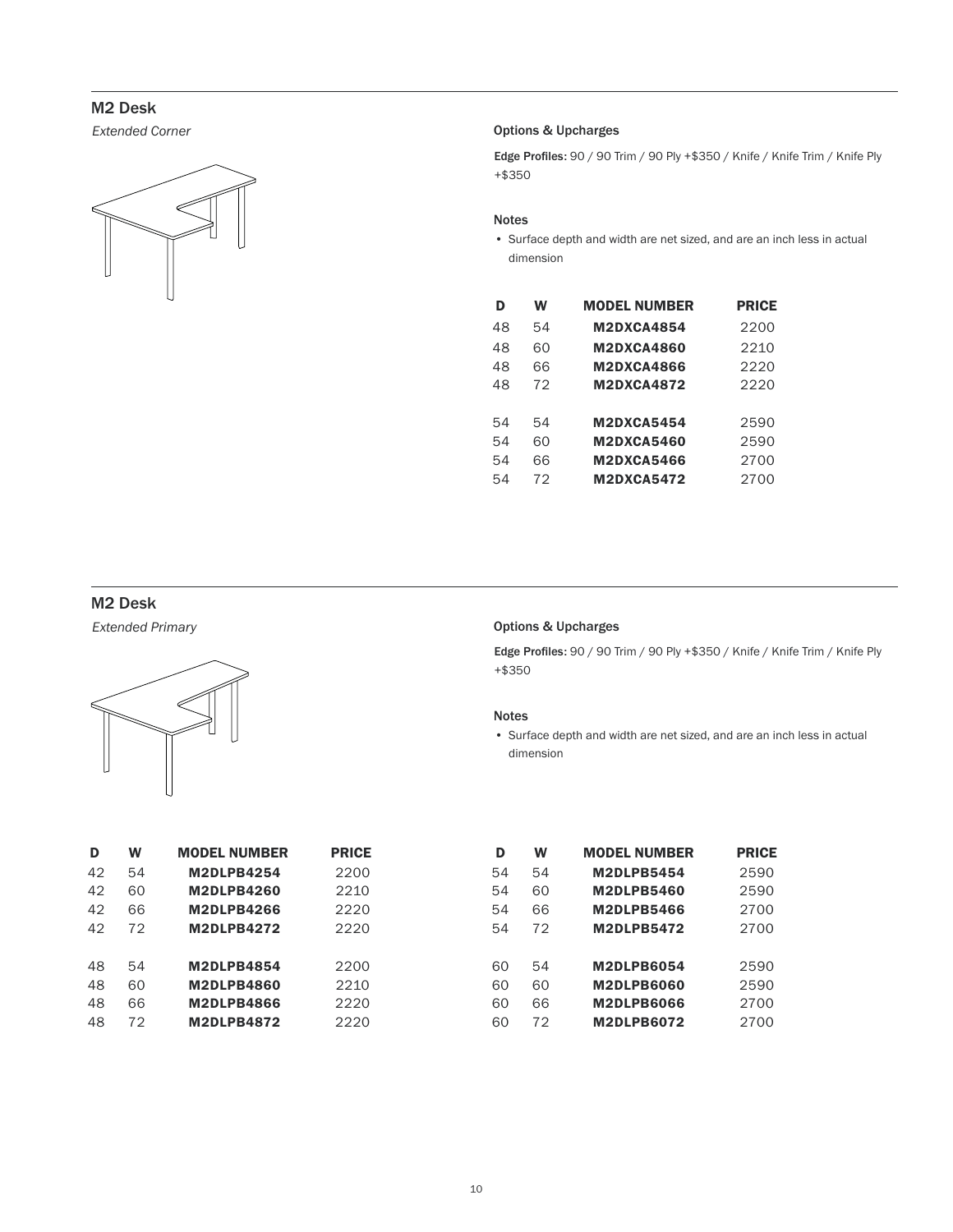*Extended Conference End*



| D  | w  | <b>MODEL NUMBER</b> | PRICE |  |
|----|----|---------------------|-------|--|
| 42 | 54 | <b>M2DLPA4254</b>   | 2200  |  |
| 42 | 60 | <b>M2DLPA4260</b>   | 2210  |  |
| 42 | 66 | <b>M2DLPA4266</b>   | 2220  |  |
| 42 | 72 | <b>M2DLPA4272</b>   | 2220  |  |
|    |    |                     |       |  |
| 48 | 54 | <b>M2DLPA4854</b>   | 2200  |  |
| 48 | 60 | <b>M2DLPA4860</b>   | 2210  |  |
| 48 | 66 | <b>M2DLPA4866</b>   | 2220  |  |
| 48 | 72 | <b>M2DLPA4872</b>   | 2220  |  |

#### Options & Upcharges

Edge Profiles: 90 / 90 Trim / 90 Ply +\$350 / Knife / Knife Trim / Knife Ply +\$350

#### Notes

• Surface depth and width are net sized, and are an inch less in actual dimension

| D   | W  | <b>MODEL NUMBER</b> | <b>PRICE</b> | D  | W  | <b>MODEL NUMBER</b> | <b>PRICE</b> |
|-----|----|---------------------|--------------|----|----|---------------------|--------------|
| 12  | 54 | <b>M2DLPA4254</b>   | 2200         | 54 | 54 | <b>M2DLPA5454</b>   | 2590         |
| 12. | 60 | <b>M2DLPA4260</b>   | 2210         | 54 | 60 | <b>M2DLPA5460</b>   | 2590         |
| 12. | 66 | <b>M2DLPA4266</b>   | 2220         | 54 | 66 | <b>M2DLPA5466</b>   | 2700         |
| 12  | 72 | <b>M2DLPA4272</b>   | 2220         | 54 | 72 | <b>M2DLPA5472</b>   | 2700         |
|     |    |                     |              |    |    |                     |              |
| 18  | 54 | <b>M2DLPA4854</b>   | 2200         | 60 | 54 | <b>M2DLPA6054</b>   | 2590         |
| 18  | 60 | <b>M2DLPA4860</b>   | 2210         | 60 | 60 | <b>M2DLPA6060</b>   | 2590         |
| 18  | 66 | <b>M2DLPA4866</b>   | 2220         | 60 | 66 | <b>M2DLPA6066</b>   | 2700         |
| 18  | 72 | <b>M2DLPA4872</b>   | 2220         | 60 | 72 | <b>M2DLPA6072</b>   | 2700         |
|     |    |                     |              |    |    |                     |              |

#### M2 Desk

*Verve*



#### Options & Upcharges

Edge Profiles: 90 / 90 Trim / 90 Ply +\$350 / Knife / Knife Trim / Knife Ply +\$350

#### Notes

- Surface depth and width are net sized, and are an inch less in actual dimension
- Verve Return Depth: 20" / 28"

| D  | W  | <b>MODEL NUMBER</b> | <b>PRICE</b> |
|----|----|---------------------|--------------|
| 60 | 60 | <b>M2DVER6060</b>   | 3470         |
| 60 | 66 | <b>M2DVER6066</b>   | 3470         |
| 60 | 72 | <b>M2DVER6072</b>   | 3580         |
|    |    |                     |              |
| 66 | 60 | <b>M2DVER6660</b>   | 3470         |
| 66 | 66 | <b>M2DVER6666</b>   | 3480         |
| 66 | 72 | <b>M2DVER6672</b>   | 3580         |
|    |    |                     |              |
| 72 | 60 | <b>M2DVER7260</b>   | 3580         |
| 72 | 66 | <b>M2DVER7266</b>   | 3580         |
| 72 | 72 | <b>M2DVER7272</b>   | 3670         |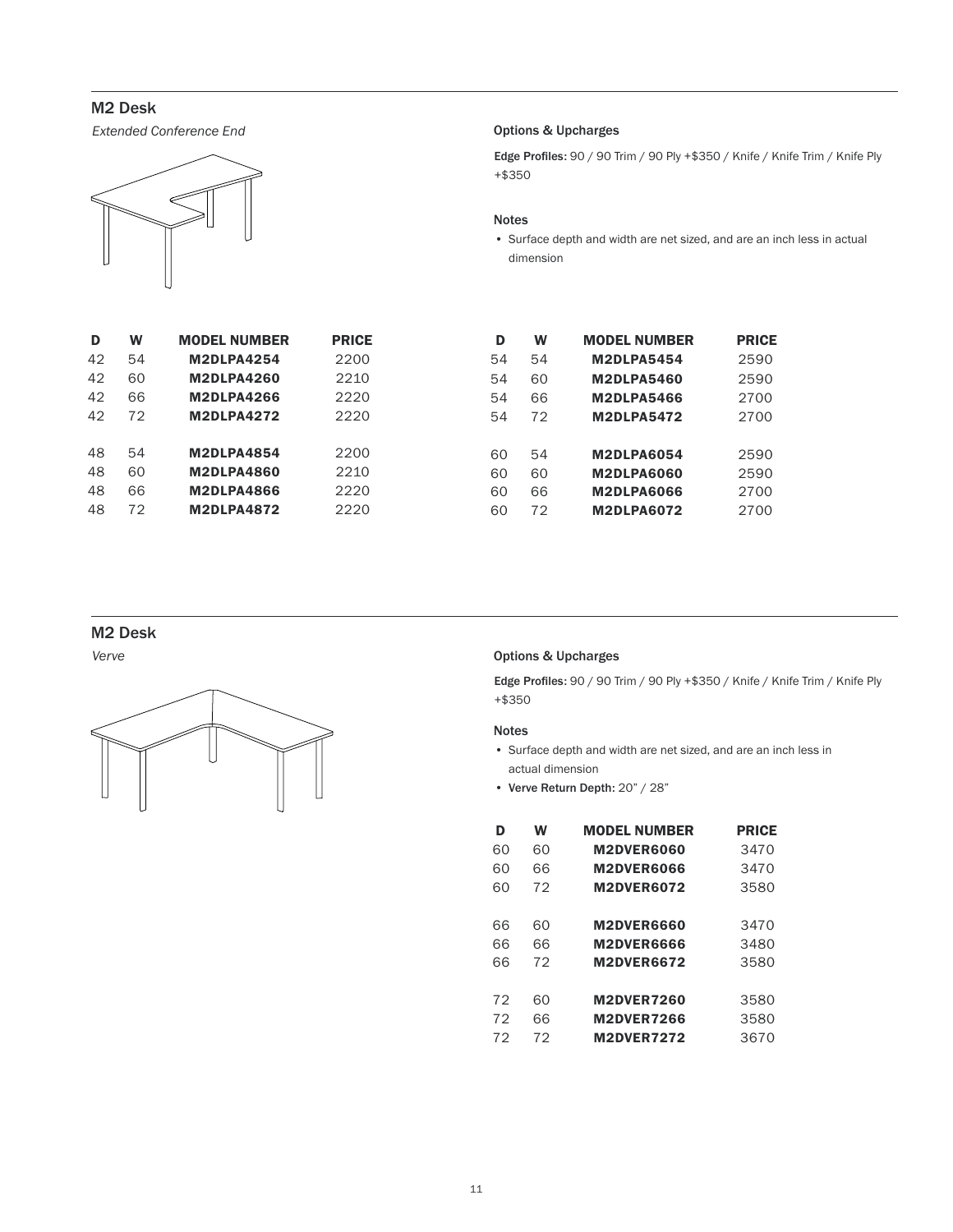<span id="page-11-0"></span>*Rectangle Surface*

#### Options & Upcharges

Edge Profiles: 90 / 90 Trim / 90 Ply +\$350 / Knife / Knife Trim / Knife Ply +\$350

#### Notes

• Surface depth and width are net sized, and are an inch less in actual dimension

| D  | W  | <b>MODEL NUMBER</b> | <b>PRICE</b> |
|----|----|---------------------|--------------|
| 24 | 30 | <b>M2TXRE2430</b>   | 410          |
| 24 | 36 | <b>M2TXRE2436</b>   | 420          |
| 24 | 42 | <b>M2TXRE2442</b>   | 480          |
| 24 | 48 | <b>M2TXRE2448</b>   | 490          |
| 24 | 54 | <b>M2TXRE2454</b>   | 830          |
| 24 | 60 | <b>M2TXRE2460</b>   | 830          |
| 24 | 66 | <b>M2TXRE2466</b>   | 840          |
| 24 | 72 | <b>M2TXRE2472</b>   | 950          |

| D  | W  | <b>MODEL NUMBER</b> | <b>PRICE</b> |
|----|----|---------------------|--------------|
| 30 | 30 | <b>M2TXRE3030</b>   | 410          |
| 30 | 36 | <b>M2TXRE3036</b>   | 420          |
| 30 | 42 | <b>M2TXRE3042</b>   | 480          |
| 30 | 48 | <b>M2TXRE3048</b>   | 490          |
| 30 | 54 | <b>M2TXRE3054</b>   | 830          |
| 30 | 60 | <b>M2TXRE3060</b>   | 830          |
| 30 | 66 | <b>M2TXRE3066</b>   | 840          |
| 30 | 72 | <b>M2TXRE3072</b>   | 950          |
|    |    |                     |              |
| 36 | 36 | <b>M2TXRE3636</b>   | 600          |
| 36 | 42 | <b>M2TXRE3642</b>   | 710          |
| 36 | 48 | <b>M2TXRE3648</b>   | 730          |
| 36 | 54 | <b>M2TXRE3654</b>   | 1200         |
| 36 | 60 | <b>M2TXRE3660</b>   | 1200         |
| 36 | 66 | <b>M2TXRE3666</b>   | 1210         |
| 36 | 72 | <b>M2TXRE3672</b>   | 1320         |

#### M2 Worksurface

*Rectangle Floating Storage Top*

#### Options & Upcharges

Edge Profiles: 90 / 90 Trim / 90 Ply +\$350 / Knife / Knife Trim / Knife Ply +\$350

#### Notes

• Surface depth and width are net sized, and are an inch less in actual dimension

| D  | w  | <b>MODEL NUMBER</b> | <b>PRICE</b> |
|----|----|---------------------|--------------|
| 20 | 30 | <b>M2TRFT2030</b>   | 410          |
| 20 | 36 | <b>M2TRFT2036</b>   | 420          |
| 20 | 45 | <b>M2TRFT2045</b>   | 490          |
| 20 | 60 | <b>M2TRFT2060</b>   | 830          |
| 20 | 72 | <b>M2TRFT2072</b>   | 950          |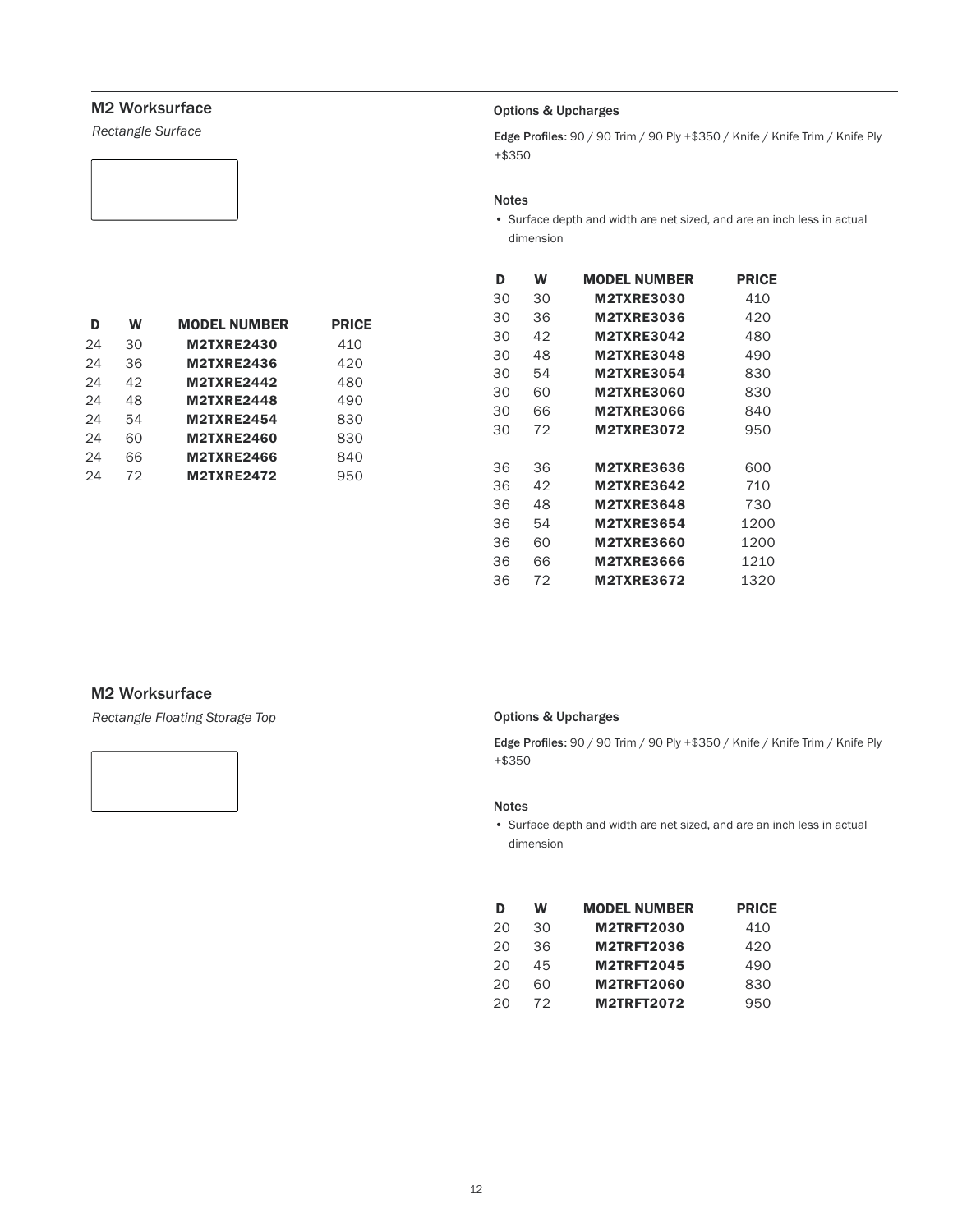*Wedge*



#### Options & Upcharges

Edge Profiles: 90 / 90 Trim / 90 Ply +\$350 / Knife / Knife Trim / Knife Ply +\$350

#### Notes

- Wedge surfaces are handed (L / R)
- Surface depth and width are net sized, and are an inch less in actual dimension

| D  | W  | <b>MODEL NUMBER</b> | <b>PRICE</b> |
|----|----|---------------------|--------------|
| 30 | 54 | <b>M2TWEG3054</b>   | 830          |
| 30 | 60 | <b>M2TWEG3060</b>   | 830          |
| 30 | 66 | <b>M2TWEG3066</b>   | 840          |
| 30 | 72 | <b>M2TWEG3072</b>   | 950          |
|    |    |                     |              |
| 36 | 54 | <b>M2TWEG3654</b>   | 1200         |
| 36 | 60 | <b>M2TWEG3660</b>   | 1200         |
| 36 | 66 | <b>M2TWEG3666</b>   | 1210         |
| 36 | 72 | <b>M2TWEG3672</b>   | 1320         |

#### M2 Worksurface

*Angle*



#### Options & Upcharges

Edge Profiles: 90 / 90 Trim / 90 Ply +\$350 / Knife / Knife Trim / Knife Ply +\$350

#### Notes

• Angle surfaces are handed (L / R)

| Đ  | w  | <b>MODEL NUMBER</b> | <b>PRICE</b> |
|----|----|---------------------|--------------|
| 30 | 90 | <b>M2TANG3090</b>   | 2190         |

#### M2 Worksurface

*Extended Corner*



#### Options & Upcharges

Edge Profiles: 90 / 90 Trim / 90 Ply +\$350 / Knife / Knife Trim / Knife Ply +\$350

#### Notes

- Extended Corner surfces are handed (L / R)
- All sizes ship with single corner leg

| D  | w  | <b>MODEL NUMBER</b> | <b>PRICE</b> |
|----|----|---------------------|--------------|
| 48 | 54 | <b>M2TXCA4854</b>   | 1520         |
| 48 | 60 | <b>M2TXCA4860</b>   | 1520         |
| 48 | 66 | <b>M2TXCA4866</b>   | 1550         |
| 48 | 72 | <b>M2TXCA4872</b>   | 1550         |
|    |    |                     |              |
| 54 | 54 | <b>M2TXCA5454</b>   | 1680         |
| 54 | 60 | <b>M2TXCA5460</b>   | 1680         |
| 54 | 66 | <b>M2TXCA5466</b>   | 1780         |
| 54 | 72 | <b>M2TXCA5472</b>   | 1800         |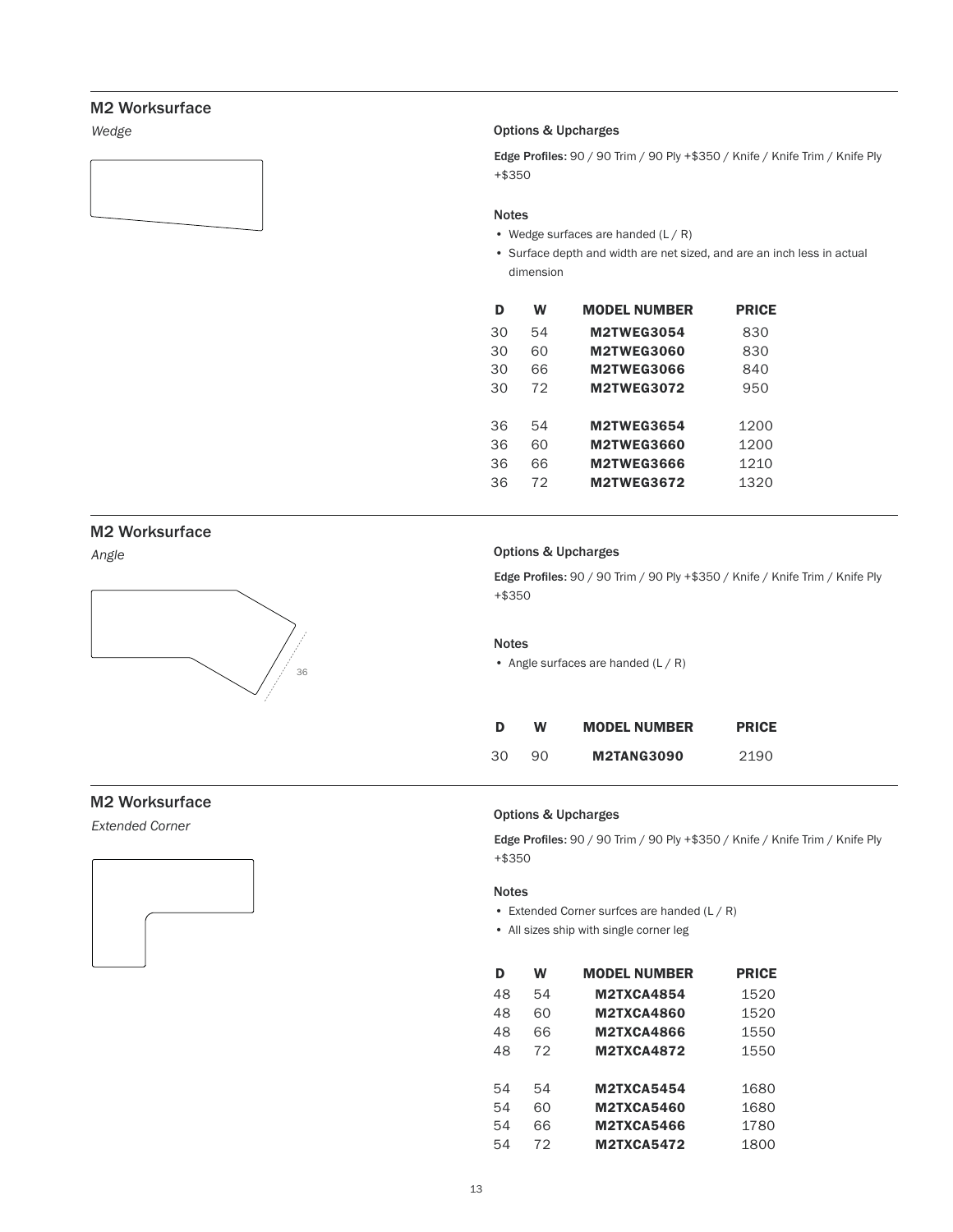*Extended Primary*



#### Options & Upcharges

Edge Profiles: 90 / 90 Trim / 90 Ply +\$350 / Knife / Knife Trim / Knife Ply +\$350

#### Notes

- Extended Primary surfaces are handed (L / R)
- All sizes ship with single corner leg

| D  | W  | <b>MODEL NUMBER</b> | <b>PRICE</b> |
|----|----|---------------------|--------------|
| 54 | 54 | <b>M2TLPB5454</b>   | 1680         |
| 54 | 60 | <b>M2TLPB5460</b>   | 1680         |
| 54 | 66 | <b>M2TLPB5466</b>   | 1780         |
| 54 | 72 | <b>M2TLPB5472</b>   | 1800         |
|    |    |                     |              |
| 60 | 54 | <b>M2TLPB6054</b>   | 1680         |
| 60 | 60 | <b>M2TLPB6060</b>   | 1680         |
| 60 | 66 | <b>M2TLPB6066</b>   | 1780         |
| 60 | 72 | <b>M2TLPB6072</b>   | 1800         |

| D  | W  | <b>MODEL NUMBER</b> | <b>PRICE</b> | D  | W  | <b>MODEL NUMBER</b> | <b>PRICE</b> |
|----|----|---------------------|--------------|----|----|---------------------|--------------|
| 54 | 54 | <b>M2TLPB5454</b>   | 1680         | 42 | 54 | <b>M2TLPB4254</b>   | 1520         |
| 54 | 60 | <b>M2TLPB5460</b>   | 1680         | 42 | 60 | <b>M2TLPB4260</b>   | 1520         |
| 54 | 66 | <b>M2TLPB5466</b>   | 1780         | 42 | 66 | <b>M2TLPB4266</b>   | 1550         |
| 54 | 72 | <b>M2TLPB5472</b>   | 1800         | 42 | 72 | <b>M2TLPB4272</b>   | 1550         |
| 50 | 54 | <b>M2TLPB6054</b>   | 1680         | 48 | 60 | <b>M2TLPB4860</b>   | 1520         |
| 50 | 60 | <b>M2TLPB6060</b>   | 1680         | 48 | 66 | <b>M2TLPB4866</b>   | 1550         |
| 50 | 66 | <b>M2TLPB6066</b>   | 1780         | 48 | 72 | <b>M2TLPB4872</b>   | 1550         |
|    |    |                     |              |    |    |                     |              |

#### M2 Worksurface

*Extended Conference End*



#### Options & Upcharges

Edge Profiles: 90 / 90 Trim / 90 Ply +\$350 / Knife / Knife Trim / Knife Ply +\$350

#### Notes

- Extended Conference End surfaces are handed (L / R)
- All sizes ship with single corner leg

| D  | W  | <b>MODEL NUMBER</b> | <b>PRICE</b> | D  | W  | <b>MODEL NUMBER</b> | <b>PRICE</b> |
|----|----|---------------------|--------------|----|----|---------------------|--------------|
| 54 | 54 | <b>M2TLPA5454</b>   | 1680         | 42 | 54 | <b>M2TLPA4254</b>   | 1520         |
| 54 | 60 | <b>M2TLPA5460</b>   | 1680         | 42 | 60 | <b>M2TLPA4260</b>   | 1520         |
| 54 | 66 | <b>M2TLPA5466</b>   | 1780         | 42 | 66 | <b>M2TLPA4266</b>   | 1550         |
| 54 | 72 | <b>M2TLPA5472</b>   | 1800         | 42 | 72 | <b>M2TLPA4272</b>   | 1550         |
| 60 | 54 | <b>M2TLPA6054</b>   | 1680         | 48 | 54 | <b>M2TLPA4854</b>   | 1520         |
| 60 | 60 | <b>M2TLPA6060</b>   | 1680         | 48 | 60 | <b>M2TLPA4860</b>   | 1520         |
| 60 | 66 | <b>M2TLPA6066</b>   | 1780         | 48 | 66 | <b>M2TLPA4866</b>   | 1550         |
| 60 | 72 | <b>M2TLPA6072</b>   | 1800         | 48 | 72 | <b>M2TLPA4872</b>   | 1550         |

| D  | w  | <b>MODEL NUMBER</b> | <b>PRICE</b> |
|----|----|---------------------|--------------|
| 42 | 54 | <b>M2TLPA4254</b>   | 1520         |
| 42 | 60 | <b>M2TLPA4260</b>   | 1520         |
| 42 | 66 | <b>M2TLPA4266</b>   | 1550         |
| 42 | 72 | <b>M2TLPA4272</b>   | 1550         |
|    |    |                     |              |
| 48 | 54 | <b>M2TLPA4854</b>   | 1520         |
| 48 | 60 | <b>M2TLPA4860</b>   | 1520         |
| 48 | 66 | <b>M2TLPA4866</b>   | 1550         |
| 48 | 72 | <b>M2TLPA4872</b>   | 1550         |